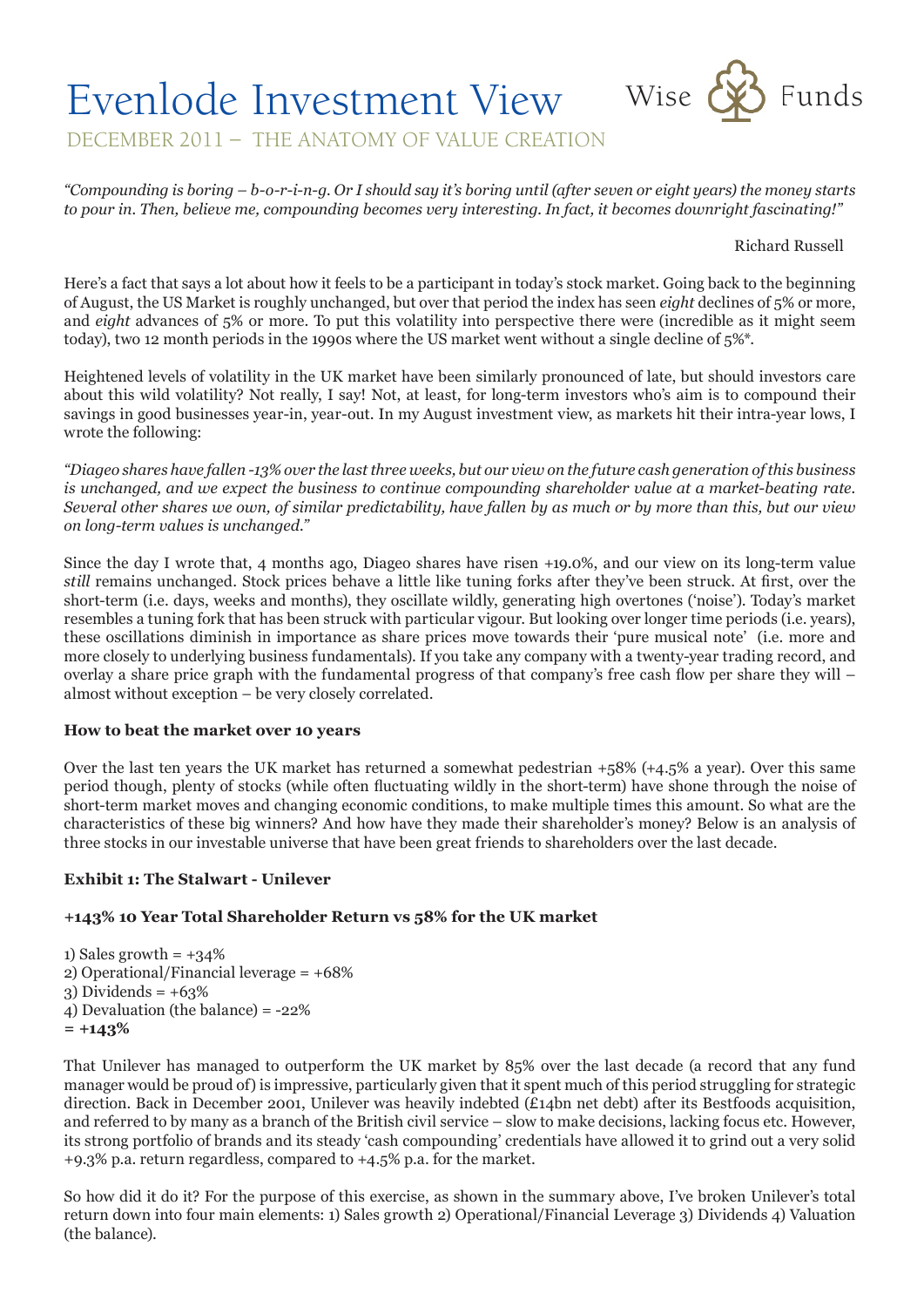

Unilever's sales over the last ten years have been unremarkable at +3.0% per annum (we think the business can do significantly better than this over the next decade). This adds up to a  $+34\%$  contribution to total return over the ten year period. Operational leverage has had a more significant effect, adding another +68% (mainly thanks to a steady increase in margins over the period). A great characteristic of Unilever, which we look for in all the businesses we invest in, is its ability to grow without much need for incremental capital. This leads to very high returns on equity, and lots of excess cash flow. Thanks to this characteristic, Unilever has been able to pay a high and growing dividend, whilst also paying down debt levels by more than £8bn (!). As a result, dividends have contributed another +63%.

So sales growth, operational leverage and dividends have delivered a fundamental return of +165%. The balancing item, valuation, has dragged down the total return -22%, as the PE multiple contracted from about c18x to c14.5x over the period. Many analysts would have suggested selling Unilever in 2001 because of its high PE multiple. However, they would have been right in detail but wrong in substance. The PE multiple has indeed fallen but, despite this, the stock has still outperformed the market by nearly +5% a year, due entirely to the solid fundamental progress it has achieved.

# **Exhibit 2 : The Hidden Champion - Diploma**

# **+607% 10 Year Total Shareholder Return vs 58% for the UK market**

1) Sales growth  $= +197\%$  contribution 2) Operational leverage = +129% contribution  $3)$  Dividends =  $+208%$  contribution 4) Revaluation (the balance) = +73% contribution

**= +607%**

Diploma is not, on the face of it, a terribly exciting stock. A specialist distribution business, the group operates in three main areas – life sciences, industrial seals and electronic controls. Diploma is the business you turn to when you need anything from a replacement part for your dump truck's hydraulic cylinder to a chemical reagent for a diagnostic blood test. However, these businesses, while dull, operate in very niche markets which Diploma has come to dominate over the years. These markets have several attractive characteristics for the shareholder. Margins are high due to large elements of customer service and technical support, while revenues are relatively resilient - Diploma has chosen to focus on essential products and services funded by customer's operating budgets, rather than capital budgets. This meant that despite being exposed to some pretty awful markets in the 2008-9 downturn (such as US construction equipment), sales only fell by -7% in 2009, before growing by +15% and +26% in the subsequent two years. Finally, Diploma exhibits very high returns on capital. Without much in the way of assets to maintain, Diploma has generated very healthy excess cash flows over the years, which have been deployed in both growing dividends and making small, sensible acquisitions.

Thanks to all the above, Diploma has been able to grow sales by a total of +197% over the last ten years. Operational leverage has added an extra +129% to return as margins have grown. Financial leverage has not come into it at all – Diploma ran a cash balance in 2001 and continues to run one today, and its share count has remained constant. All this tells you that the very impressive +16% p.a. earnings growth has been generated entirely from reinvestment of internally generated cash flow. Dividends have simultaneously marched higher at a rate of +17% per year - contributing another +208% to total return. Finally, unlike Unilever, Diploma has benefited somewhat from a revaluation in its shares. However, this element (+73%) is a still a relatively small percentage of the overall +607% return. The rest has been delivered the hard way - by steady fundamental progress.

Peter Lynch would have called Diploma a '7-bagger', making you more than 7 times your money in ten years. If you searched around the market looking for 7-baggers, you might think the only places to look would be high-growth 'concept' stocks, small-cap oil or mining shares, or recovery stocks where the risk of bankruptcy was high. But it's surprising how many of the 'dull plodders' of the world – like Diploma - have steadily turned their shares into 7-baggers or more. In Diploma's case, only a small portion of its return came from a revaluation of its earnings stream.